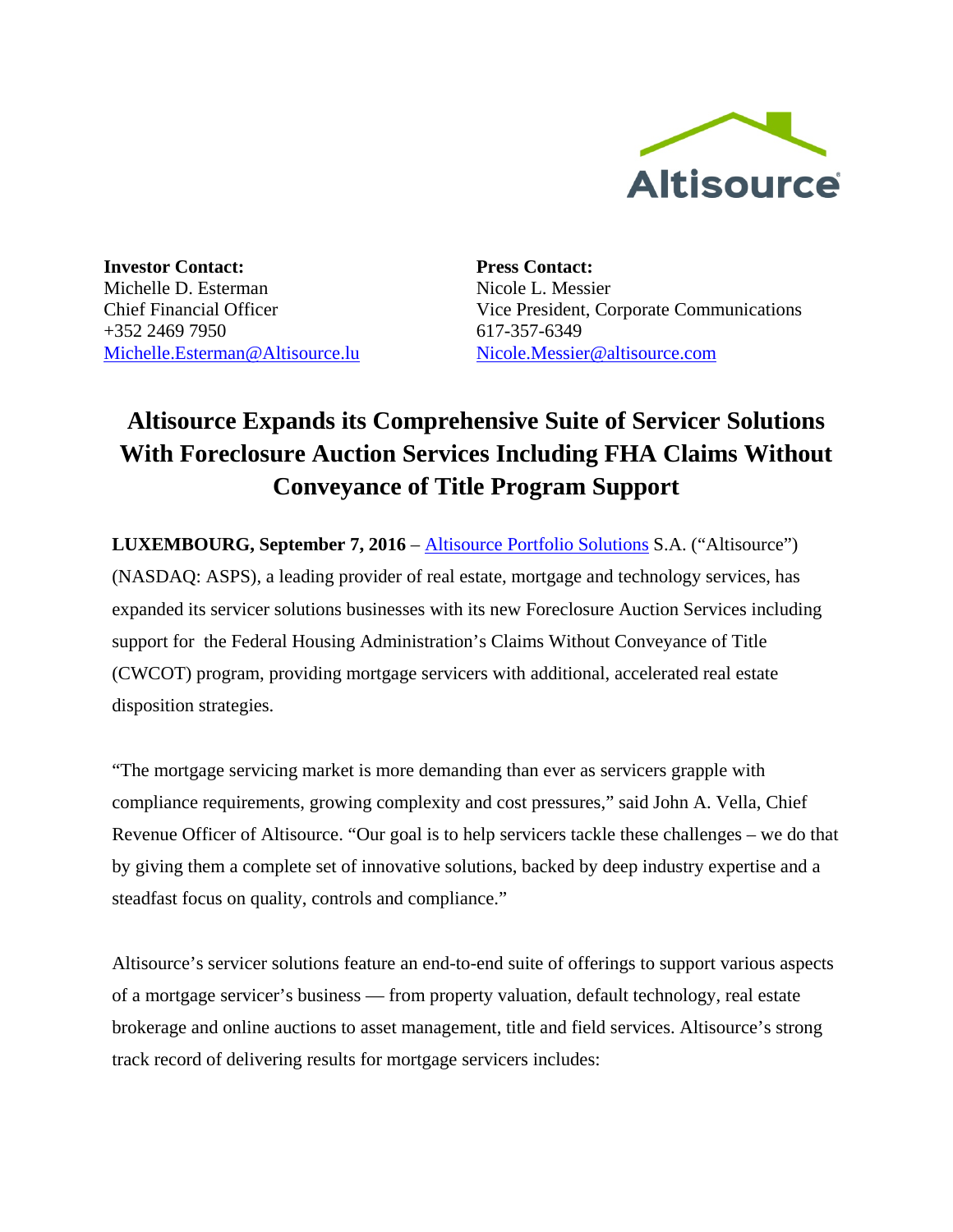- Provision of services to five of the top 10 financial institutions and several special servicers across the  $U.S.<sup>1</sup>$  $U.S.<sup>1</sup>$  $U.S.<sup>1</sup>$
- More than [2](#page-1-1).7 million property inspections performed annually<sup>2</sup>
- More than 600,000 valuations provided annually<sup>[3](#page-1-2)</sup>
- More than 159,000 residential properties sold on Hubzu<sup>®</sup> with properties sold in all 50 states and Washington,  $D.C.<sup>4</sup>$  $D.C.<sup>4</sup>$  $D.C.<sup>4</sup>$

Adding to its suite of servicer solutions, Altisource has announced a comprehensive set of foreclosure auction services that leverage Altisource's deep experience in real estate marketing and auctions:

- Pre-foreclosure marketing services utilizes Hubzu's proven digital marketing platform and active investor base to provide significant exposure to foreclosure properties and auction events
- Onsite foreclosure auctioneering Altisource's nationwide network of auctioneers and proprietary technology provides visibility, accuracy and compliance for successfully managing large-scale on-site foreclosure auction events
- Online second chance auctions Exclusively for HUD properties as part of the FHA's CWCOT program, 2nd chance online foreclosure auctions utilize Hubzu's proven digital auction platform which has successfully marketed and sold over 159,000 properties online

"With these new offerings, we're providing servicers with alternatives to historical disposition approaches as they look to achieve excellence in managing their delinquent portfolios," said Vella. "This enhances our end-to-end solution suite for our growing client base."

## **About Altisource®**

 $\overline{\phantom{a}}$ 

<span id="page-1-0"></span><sup>&</sup>lt;sup>1</sup> Several leading financial institutions ranked by U.S. assets use at least one Altisource servicer solution.

<span id="page-1-1"></span><sup>2</sup> Transaction volume July 2015 through July 2016.

<span id="page-1-2"></span> $3$  Average number of valuations performed annually between May 2013 and May 2016.<br> $4$  Residential properties sold January 2009 through July 2016.

<span id="page-1-3"></span>